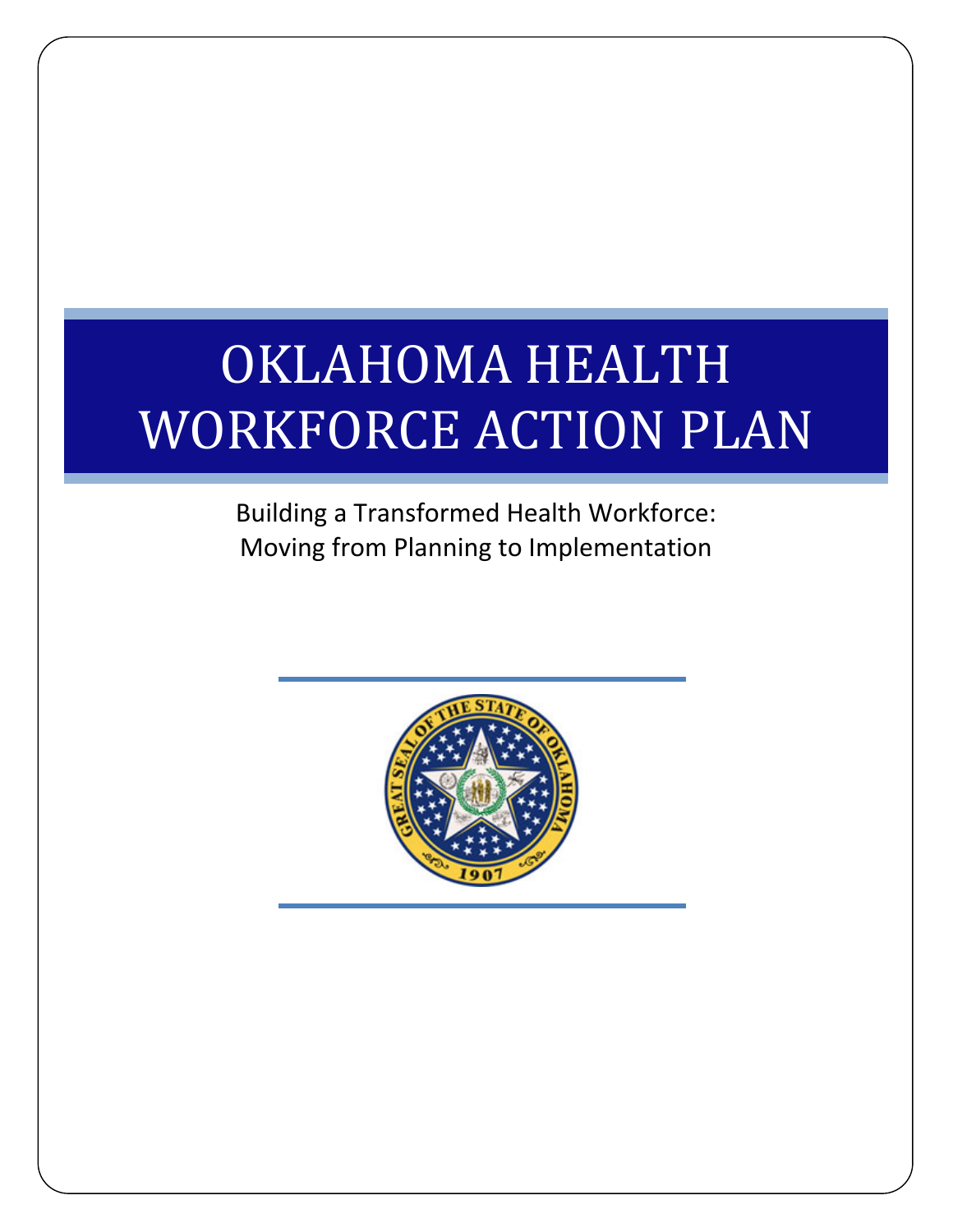# **OKLAHOMA HEALTH WORKFORCE ACTION PLAN**

Building a Transformed Health Workforce: Moving from Planning to Implementation

# *Team Members*

# **Julie Cox-Kain, MPA (Team Leader)**

Deputy Secretary of Health and Human **Services** Senior Deputy Commissioner Oklahoma State Department of Health

# **Katie Altshuler**

Policy Director Office of Governor Mary Fallin

# **Joseph Cunningham, MD**

Chief Medical Officer Vice President, Health Care Management Blue Cross/Blue Shield, CPCi Collaborator

**Nico Gomez, MBA** Chief Executive Officer Oklahoma Health Care Authority

# **Joseph Fairbanks, MPP**

Director, Center for Health Innovation and **Effectiveness** Oklahoma State Department of Health

# **Deidre D. Myers, MA**

Deputy Secretary of Workforce Development Oklahoma Office of Workforce Development

# **William Pettit, DO, MA**

Associate Dean of Rural Health Center for Health Sciences and Center for Rural Health Associate Professor of Family Medicine Oklahoma State University Health Science **Center** 

# **John Zubialde, MD**

Associate Dean for Graduate Medical Education and Professor of Family Medicine University of Oklahoma Health Sciences Center, College of Medicine

# **Project Manager:**

**Jana Castleberry** Health Planning Coordinator Center for Health Innovation and Effectiveness/Office of Primary Care Oklahoma State Department of Health

August 2014 - January 2016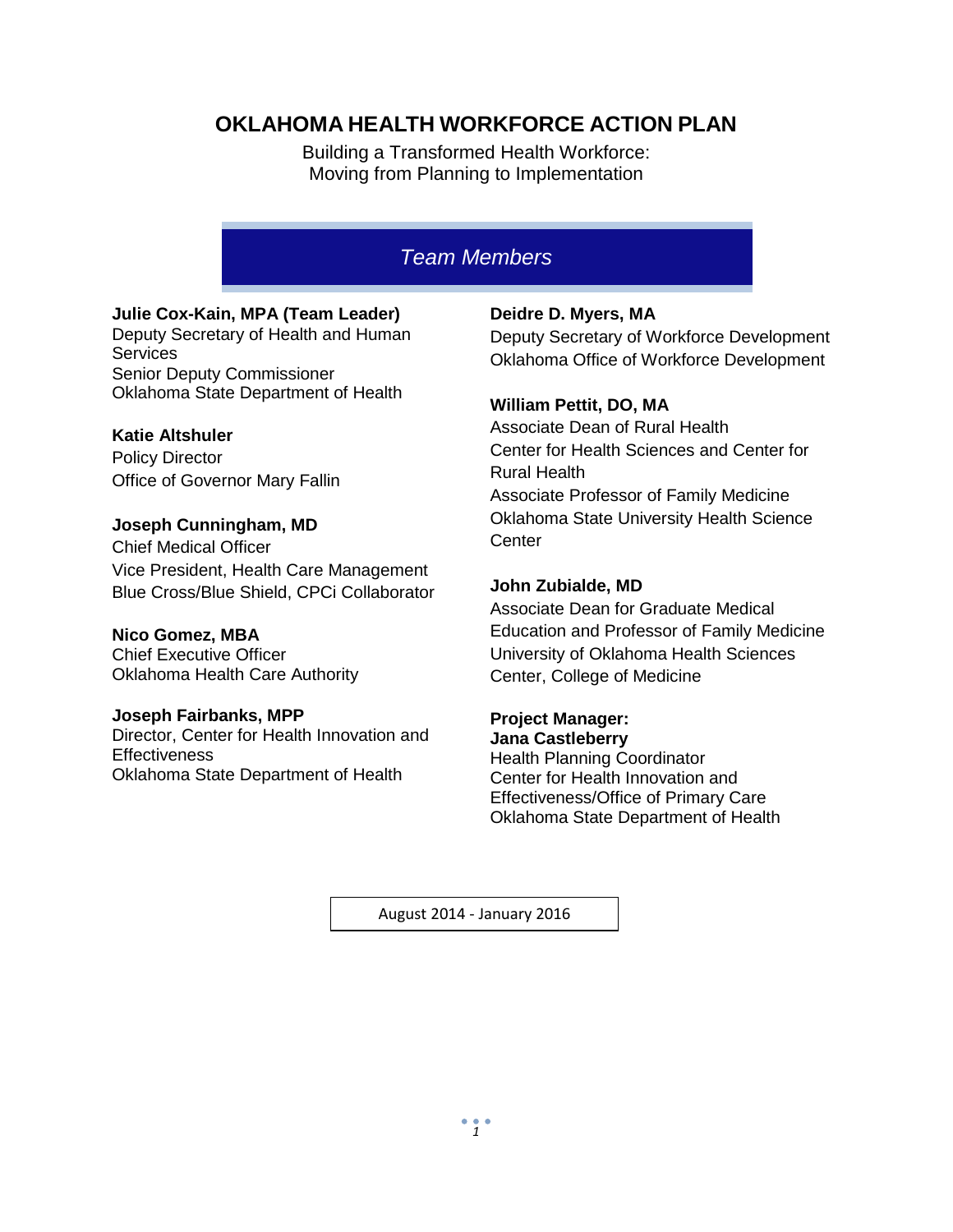# *Letter of Introduction*

Assuring that Oklahomans are able to increase their wealth and lead healthy, productive lives are the highest priorities of Oklahoma Governor Mary Fallin. Achieving health and prosperity for all citizens will require state agencies, educational institutions, public and private industry, and Tribal nations to work collaboratively to address a spectrum of economic and health improvement initiatives. In 2014, the Oklahoma Health Improvement Plan Coalition (OHIP), facilitated by the Oklahoma State Department of Health, convened a statewide collaborative planning effort to improve health outcomes in Oklahoma. Out of that effort and in association with the National Governors Association Policy Academy on Health Workforce, a core team of state thought leaders and decision makers developed "The Oklahoma Health Workforce Action Plan."

Working with a broad group of stakeholders that comprise the OHIP Workforce Workgroup, this core team developed actionable strategies that aim to catalyze policy change and assure the state's health workforce is well-prepared and able to achieve the OHIP 2020 goals for health system transformation.

A major tenet of the Oklahoma Health Workforce Action Plan is the creation of a Health Workforce Subcommittee of the Governor's Council for Workforce and Economic Development. Establishing this subcommittee solidifies Oklahoma's ongoing focus on health workforce issues in Oklahoma and will ensure that health workforce is integrated and aligned with statewide workforce and economic development efforts. Central themes focus on implementing high-level policy decision-making processes, enhancing the state's capacity to collect and analyze workforce data, achieving collaboration needed to leverage policy and programs to address physician shortages and support interdisciplinary care, and developing an innovative statewide telehealth plan.

Over the course of the policy academy, the rapid pace of health system transformation required that components of this action plan be implemented while other components were still under development. The goals to align on a statewide mission and vision and to establish the Health Workforce Subcommittee have been achieved. Remaining action steps in the Oklahoma Health Workforce Action Plan will serve as the initial guide to coordinated, effective health workforce planning in Oklahoma. The implementation of the strategies and action steps contained within the plan will serve to support the state's health reform efforts. The work achieved through this process will also set a precedent for future policy endeavors that aim to establish collaborative initiatives that integrate state priorities and develop cross-cutting approaches to improving the lives of all Oklahomans.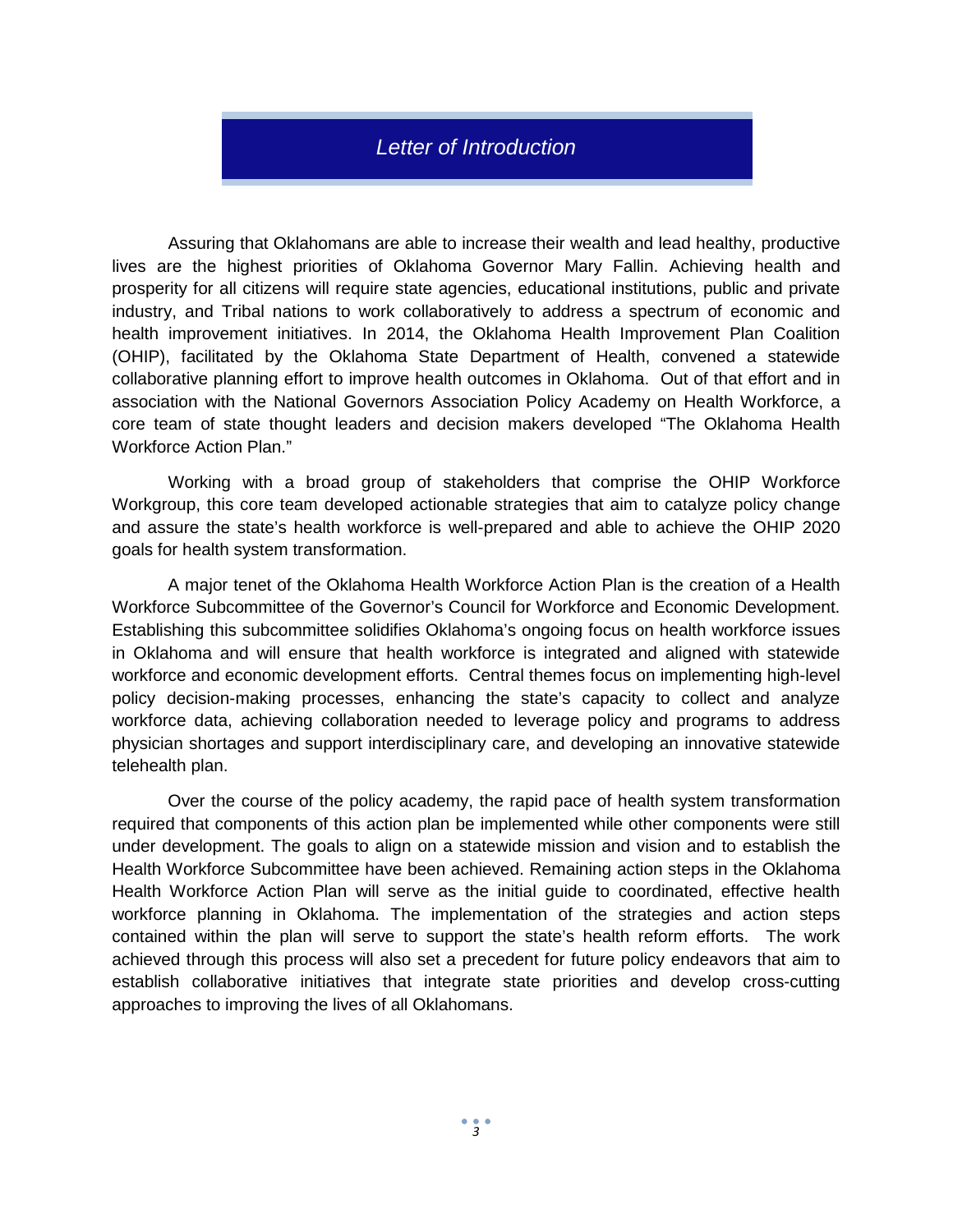# *Action Plan Core Area Summary*

The Oklahoma Health Workforce Action Plan leverages the following structural tenets in its efforts to support health system transformation:

- Assess the current state of Oklahoma's healthcare workforce
- Align on a future vision for the workforce
- Identify the gaps between the current status and the future vision
- Develop objectives and strategies that address these gaps to achieve the vision

A high-level, visual overview of the Action Plan's objectives is below:

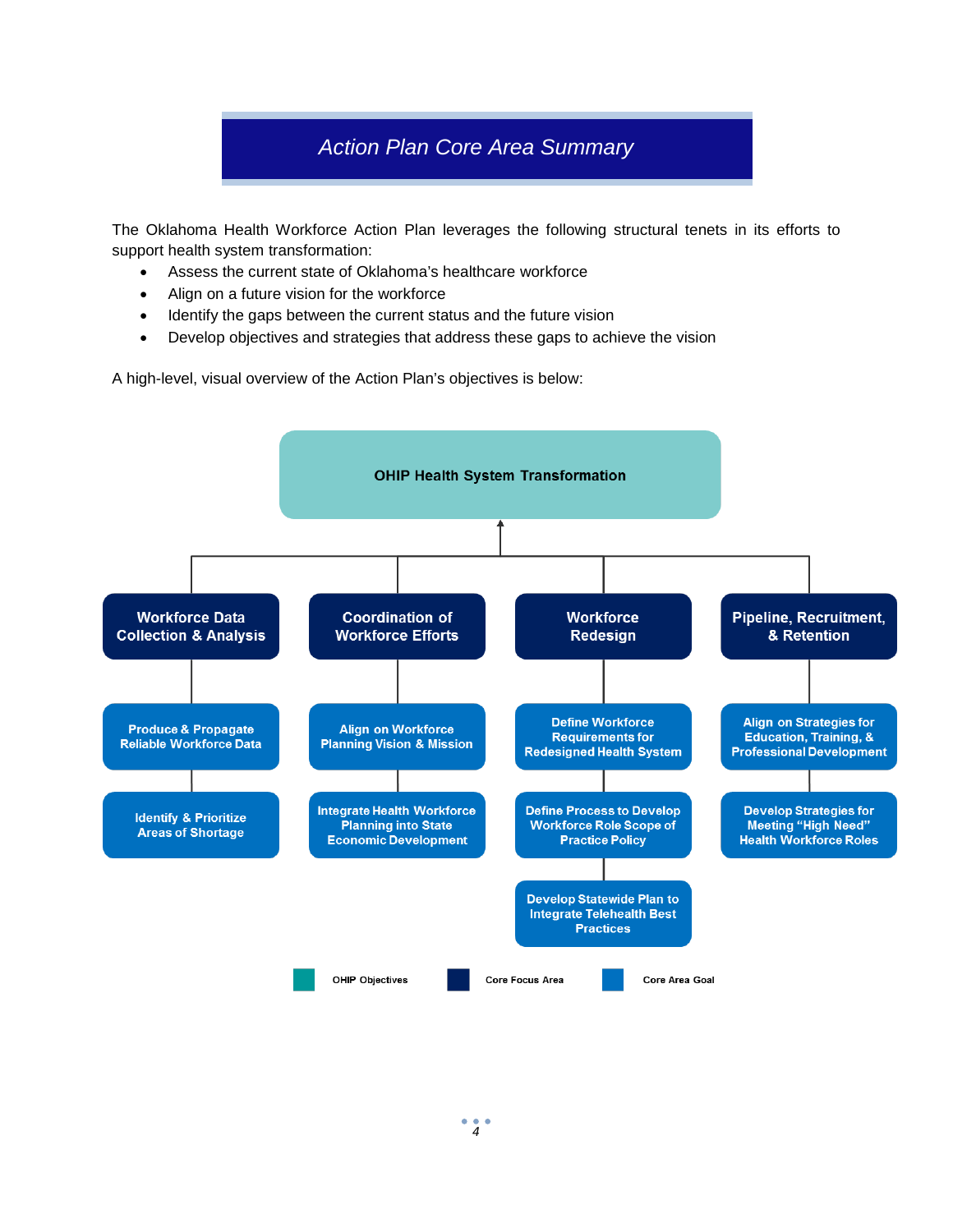# **Core Area #1 Health Workforce Data Collection and Analysis**

*Vision: A sustainable system of health workforce data collection and analysis that assesses the economic status and viability of communities of practice, informs stakeholders on the development of policies and programs to manage a health workforce, and meets the diverse needs of the state.* 

#### **Goals:**

- 1) Reliable health workforce data is produced and provided to all major health workforce stakeholders, including the Health Workforce Subcommittee of the Governor's Council for Workforce and Economic Development, training institutions, and other state agencies.
- 2) Areas of imminent and long term health professional shortages are identified and prioritized according to state-specific criteria.

#### **Core Area #2 Coordination of Workforce Efforts**

*Vision: A sustainable, neutral entity leads the coordination of state health workforce efforts to 1) integrate the collection and analysis of health workforce, economic growth, population health, and other relevant data, and 2) facilitate stakeholder collaboration to ensure that statewide health workforce policy and planning decisions are evidence-based.*

#### **Goals:**

- 1) Stakeholders are aligned on a mission and vision for health workforce planning in Oklahoma.
- 2) An entity is established in statute to ensure that health workforce efforts are coordinated and integrated into state workforce and economic development initiatives.

# **Core Area #3 Workforce Redesign**

*Vision: A well-trained, flexible health care workforce that will meet the needs of a transformed health system and increase access to quality care, improve health outcomes, and lower health care costs.* 

#### **Goals:**

- 1) Workforce requirements are defined for a redesigned health system that can deliver high quality, patient-centered care and more effectively improve population health.
- 2) A process is in place to ensure that policy decisions regarding roles of existing and emerging health professionals reflect a balanced approach aimed at supporting a high performing, costeffective health system.
- 3) An evidence-based plan is developed for optimizing telehealth and telemedicine capabilities.

# **Core Area #4 Pipeline, Recruitment, and Retention**

*Vision: A coordinated state approach to health workforce training, recruitment, and retention that increases the number of primary care providers and assures that the state has "the right professionals in the right places."*

#### **Goals:**

- 1) Achieve collaboration and agreement on education, training, and professional development strategies.
- 2) Develop evidence-based recommendations for recruitment and retention strategies in areas identified as geographical or specialty high need.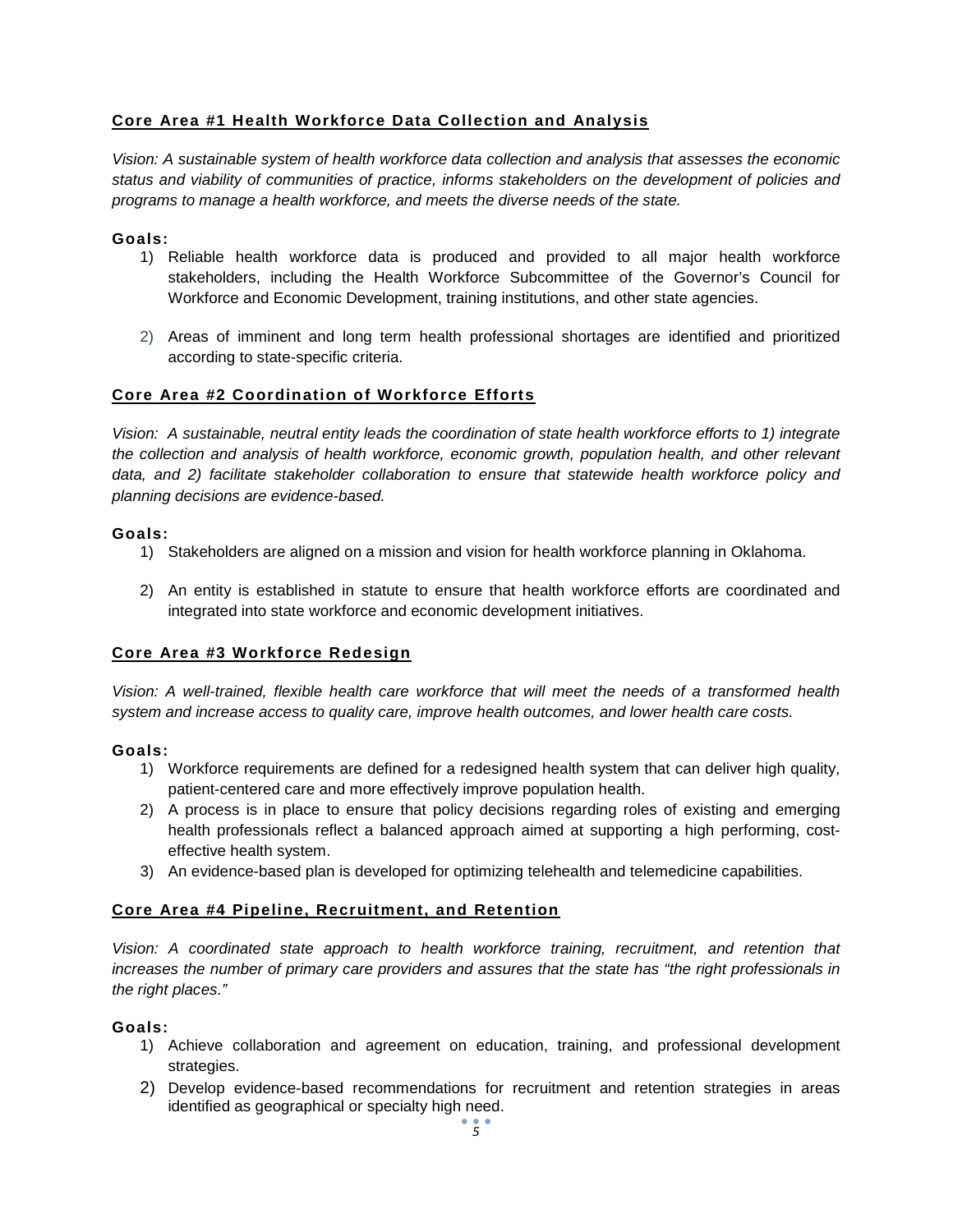# **CORE AREA 1: HEALTH WORKFORCE DATA COLLECTION AND ANALYSIS**

#### **Issue Overview:**

Numerous data sources related to the state's health workforce exist in Oklahoma:

- Health professional licensure boards collect demographic and practice information for newly licensed and renewing health professionals in Oklahoma
- The Oklahoma Department of Commerce collects and analyzes data on the economic activity of health care systems across the state
- The Oklahoma State Department of Health's Office of Primary Care and Rural Health Development collects and analyzes primary care workforce data to determine areas of health professional shortages

However, there is currently neither a centralized source of health workforce data for the state nor a mechanism to correlate or integrate health professions data with demographic and economic data. Data is collected and analyzed in "silos" and is currently only accessed and distributed according to individual organizational needs. This gap makes developing an accurate picture of the adequacy or viability of healthcare practices and systems in different regions of the state difficult.

**Data Goal 1:** Reliable health workforce data is produced and provided to all major health workforce stakeholders, including the Health Workforce Subcommittee of the Governor's Council for Workforce and Economic Development, training institutions, and other state agencies.

#### **Strategy #1: Improve quality and availability of comprehensive workforce data**

#### **Action Steps**

- Develop and outline minimum data sets (MDS) and identify data sources and elements needed to develop comprehensive state health workforce analysis and monitoring
- Establish Memorandums of Agreement (MOA) with a comprehensive range of health professional licensure boards to collaborate on either the adoption of national MDS or the development and adoption of state-specific MDS according to national progress on the development of MDS
- Establish MOAs with relevant health workforce partners to share data, collaborate on research, and coordinate on publication and reporting
- Create, develop and implement business and functional requirements for a health workforce data system that is streamlined and interoperable with the state education and workforce data systems

# **Strategy #2: Identify and prioritize a list of thirty critical health occupations**

#### **Action Steps**

- Approve a list of twenty-five existing and five emerging critical health professions based on workforce and economic indicators, state and federal workforce data sources, and value statements based on new and emerging health care trends
- Convene subcommittee to analyze and collaboratively develop an appropriate methodology which integrates the Oklahoma State Innovation Model design proposal
- Create a supply and demand forecast for each occupation
- Develop strategies for closing identified supply gaps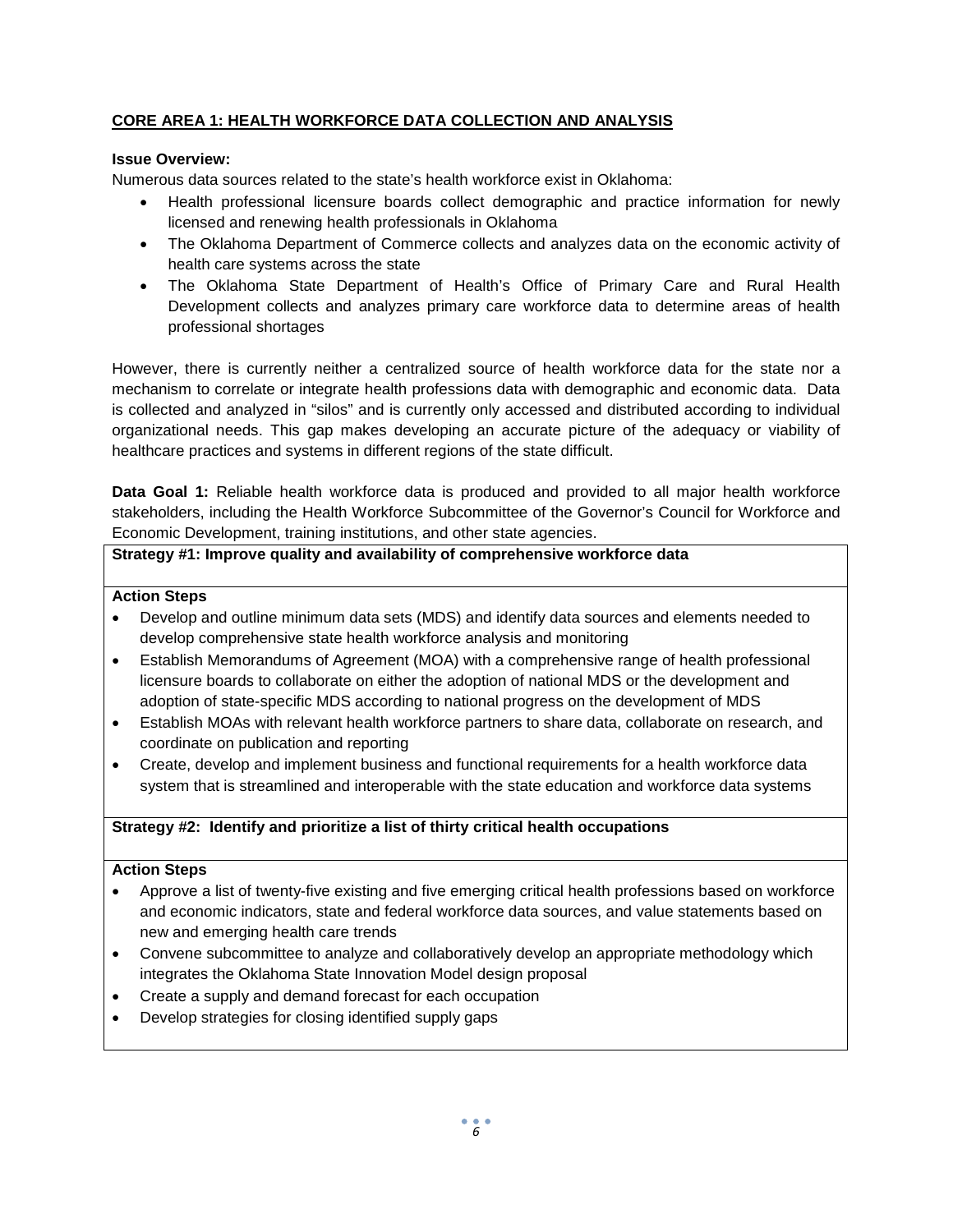**Data Goal 2:** Areas of imminent and long term health professional shortages in Oklahoma are identified and prioritized according to state-specific criteria.

**Strategy #1: Improve the quality of federal and state-specific health professional shortage designation processes**

#### **Action Steps**

- Revise current survey and assessment process to incorporate information captured at licensing reregistration and from Medicaid claims data
- Redefine rational health care service areas by analyzing commuter patterns, claims information, and hospital referral regions
- Incorporate Advance Practice Registered Nurses and Physician Assistants into statewide primary care survey and analysis

**Strategy #2: Develop state-specific ratios or other criteria to identify and/or predict emerging areas of health professional shortage areas based on new models of service delivery**

#### **Action Steps**

- Convene an ad-hoc committee to make recommendations for processes to determine shortage area designations based on integration, review and analysis of existing health professional shortage data analysis, population health assessments, and new models of care delivery
- Publish a long-range outlook for health professional shortage areas based on new models of care delivery

#### **Preliminary Results**

Substantial progress has been made in the effort to improve health workforce data collection and analysis. The OSDH devoted resources to this critical core area to support three new full time research analyst positions. The increased resources and expertise has enabled the OSDH Office of Primary Care and Rural Health Development to initiate partnerships with licensure boards to ensure adoption of national minimum data set and to conduct research to assess the accessibility and distribution of the Advanced Practice Registered Nurse and Physician Assistant workforce.

The Oklahoma Office of Workforce Development has initiated collaborative planning efforts with the Departments of Commerce and Education to develop business and functional requirements for a multisourced data set that will be available for public use.

Progress has also been made to develop a list of critical health occupations in the state. The former Oklahoma Deputy Secretary of Workforce Development developed and proposed the list to the OHIP Workforce Workgroup. Subcommittees will be asked to provide guidance and input to ensure the methodology and value statements ensure an accurate forecasted supply and demand. The emerging professions of health Informatics specialist, community paramedics, practice facilitators, community health workers and care coordinators will be analyzed as well. When agreement on the list is secured, stakeholders will begin exploring evidence-based strategies to close supply and demand gaps.

As implementation of this action plan begins, new partners are expressing interest in working with the Office of Primary Care to ensure that statewide health workforce data reflects the entirety of the state's health system. Importantly, the OSDH's Office of the Tribal Liaison has initiated a collaborative effort to provide health workforce and population health data of Oklahoma's Tribal health systems. This initiative aligns with the Health Workforce Action Plan and will allow the state to fully integrate health workforce data from private and public entities and Tribal nations.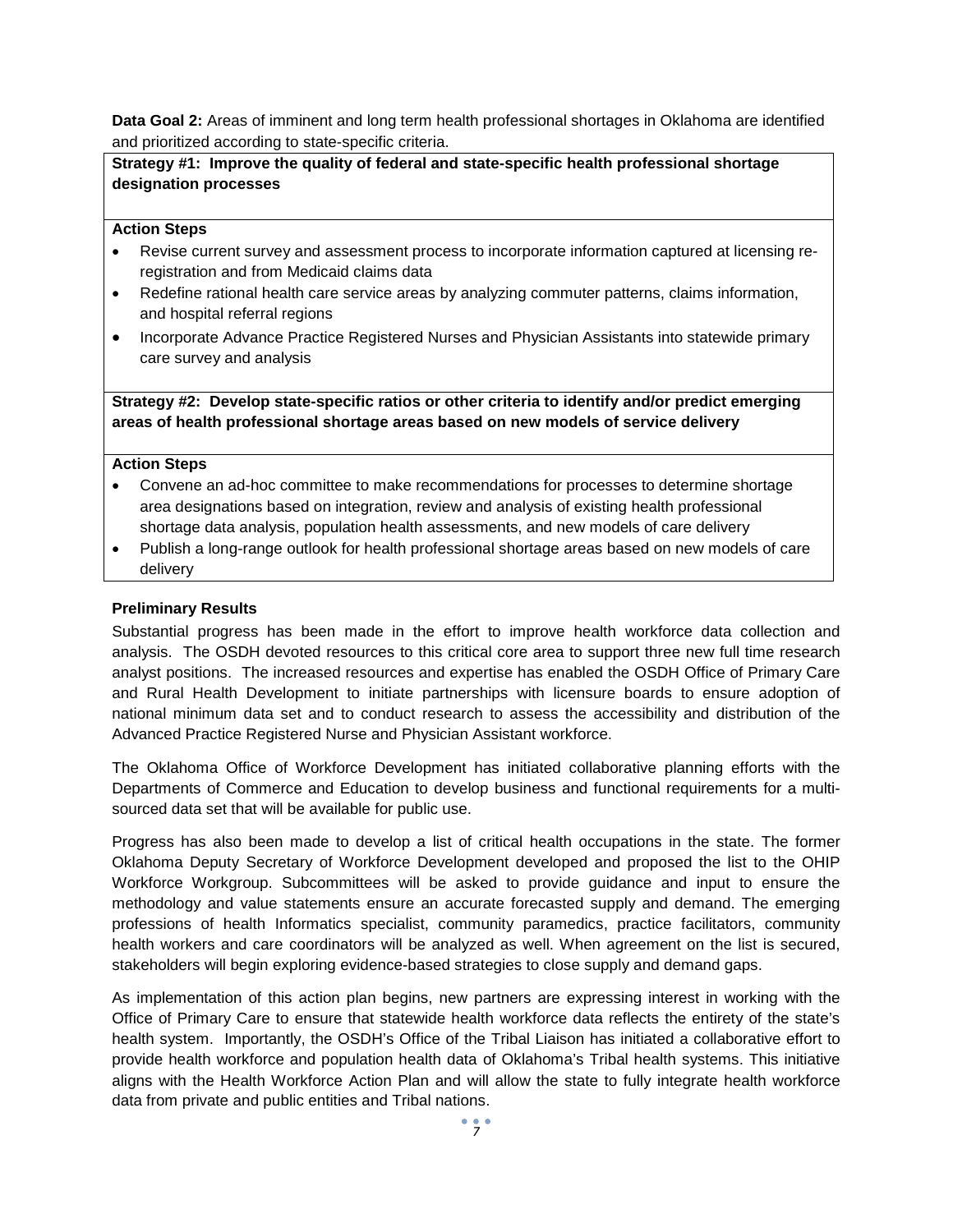# **CORE AREA 2: COORDINATION OF HEALTH WORKFORCE EFFORTS**

#### **Issue Overview:**

Health workforce data alone will not be sufficient to inform statewide health workforce policy and planning. State leaders from public, private, and academic sectors will need to achieve consensus on a statewide vision and plan to move forward with an effective and coordinated health workforce strategy. In early 2014, the OHIP Workforce Workgroup made recommendations that a centralized health workforce entity be adequately resourced, represent a sufficiently broad group of stakeholders, and work diligently to become recognized as a viable authority for health workforce research and policy recommendations for the state of Oklahoma.

**Coordination Goal 1:** Stakeholders are aligned on a mission and vision for health workforce planning.

**Strategy #1: Convened a collaborative OHIP workforce workgroup to inform state health workforce planning efforts** 

#### **Action Steps**

- Identify and maintain a comprehensive range of stakeholders; reach out to representatives as gaps in stakeholders are determined
- Establish an OHIP Workforce Workgroup goals and objectives that will enable the health workforce to achieve OHIP 2020 health transformation goals

**Coordination Goal 2:** Establish in state statute an entity to ensure the health workforce efforts are coordinated and integrated into state workforce and economic development initiatives.

**Strategy #1: Create a Health Workforce Subcommittee of the Oklahoma Governor's Council on Workforce and Economic Development**

#### **Action Steps**

- Define the purpose and identify goals for the Subcommittee
- Secure the establishment of the Health Workforce Subcommittee of the Governor's Council on Workforce and Economic Development in Oklahoma statute
- Submit recommendations for Health Workforce Subcommittee deliverables based on recommendations from the NGA Health Workforce Action Planning session to include the production of an annual strategic plan and policy briefs

**Strategy #2: Designate an entity to serve as the health workforce data center responsible for coordinating data collection and analysis and establishing a data and research clearinghouse**

#### **Action Steps**

- Develop and approve a comprehensive set of research questions to be approved by the Health Workforce Subcommittee
- Identify partners and establish accountabilities for research functions and information dissemination
- Develop and establish memorandums of agreement for data sharing and collaborative research

#### **Preliminary Results**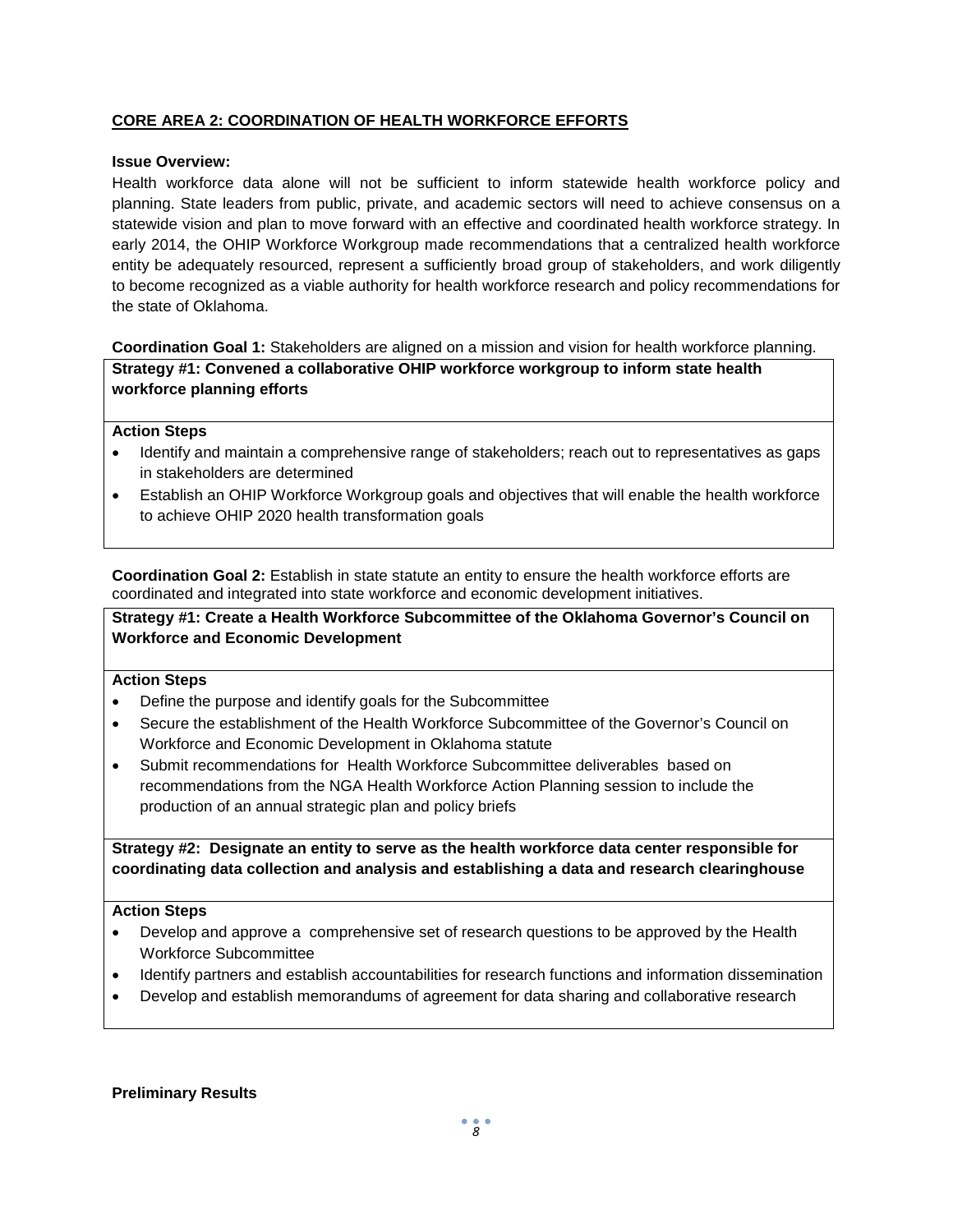In December 2014, with guidance and technical assistance from the NGA Health Workforce Policy Academy, the Core Team and the OHIP Workforce Workgroup achieved consensus for a statewide vision and mission for health workforce. The Workforce Workgroup adopted the four core areas of the Health Workforce Action Plan and achieved consensus on a five-year vision for health workforce in Oklahoma.

The major accomplishment in Core Area #2 was the statutory creation of the Health Workforce Subcommittee of the Governor's Council for Workforce and Economic Development. Passed and signed into law in May 2015, Oklahoma Senate Bill 612 directs the Council to form a Health Workforce Subcommittee and states that "the purpose shall be to inform, coordinate, and facilitate statewide efforts to ensure that a well-trained, adequately distributed and flexible health workforce is available to meet the needs of an efficient and effective health care system in Oklahoma." Duties of the Health Workforce Subcommittee will include, but are not limited to:

1) Conducting data analysis and preparing reports on health workforce supply and demand; 2) Research and analysis of state health professional education and training capacity; 3) Recommend recruitment and retention strategies for areas determined by the Oklahoma Primary Care Office or the Oklahoma Office of Rural Health to be areas of high need; and 4) Assessment of health workforce policy, evaluation of the impact on Oklahoma's health system and health outcomes, and developing health workforce policy recommendations.

Technical assistance from the NGA Health Workforce Policy Academy was instrumental in the decision to align health workforce activities with economic development activities. Next steps in this core area include additional research and development of ways in which health workforce planning can be embedded into state priorities of workforce and economic development. Members of the Subcommittee will be appointed prior to December 2016. Once seated, members of the Core Team and the OHIP Workforce Workgroup will provide a review of the Health Workforce Action Plan to the Health Workforce Subcommittee for consideration. The, OSDH Office of Primary Care and Rural Health Development (OPC), as the convener of the OHIP Workforce Workgroup, will serve as the coordinating entity for health workforce data and will facilitate the process of developing and proposing to the Subcommittee an agenda of research questions, a roster of research partners, and a proposed timeline for research and reporting.

#### **CORE AREA 3: WORKFORCE REDESIGN**

#### **Overview of Issue**

Similar to other states, Oklahoma has several initiatives underway to transform the health care system into one that incorporates coordinated, goal directed care. These include the State Innovation Model (SIM) design grant, Medicaid Primary Care Medical Homes Model, a Comprehensive Primary Care Initiative, Health Access Networks, and an Agency for Healthcare Research and Quality "IMPaCT" research project.

Oklahoma will need to carefully evaluate the results of current state efforts and consider other state's experiences to determine how workforce redesign, telemedicine, and team-based approaches will alter the health workforce and, in turn, how the health workforce will enable or impede implementation of new models of care delivery. Efforts could initially be targeted toward identifying areas of acute need and the short term measures urgently needed to address them. Then, based on the collection and analysis of data, long term approaches to assuring a steady supply of health care professionals must be developed.

**Redesign Goal 1:** Define workforce requirements for a redesigned health system that can deliver high quality, patient-centered care and more effectively improve population health.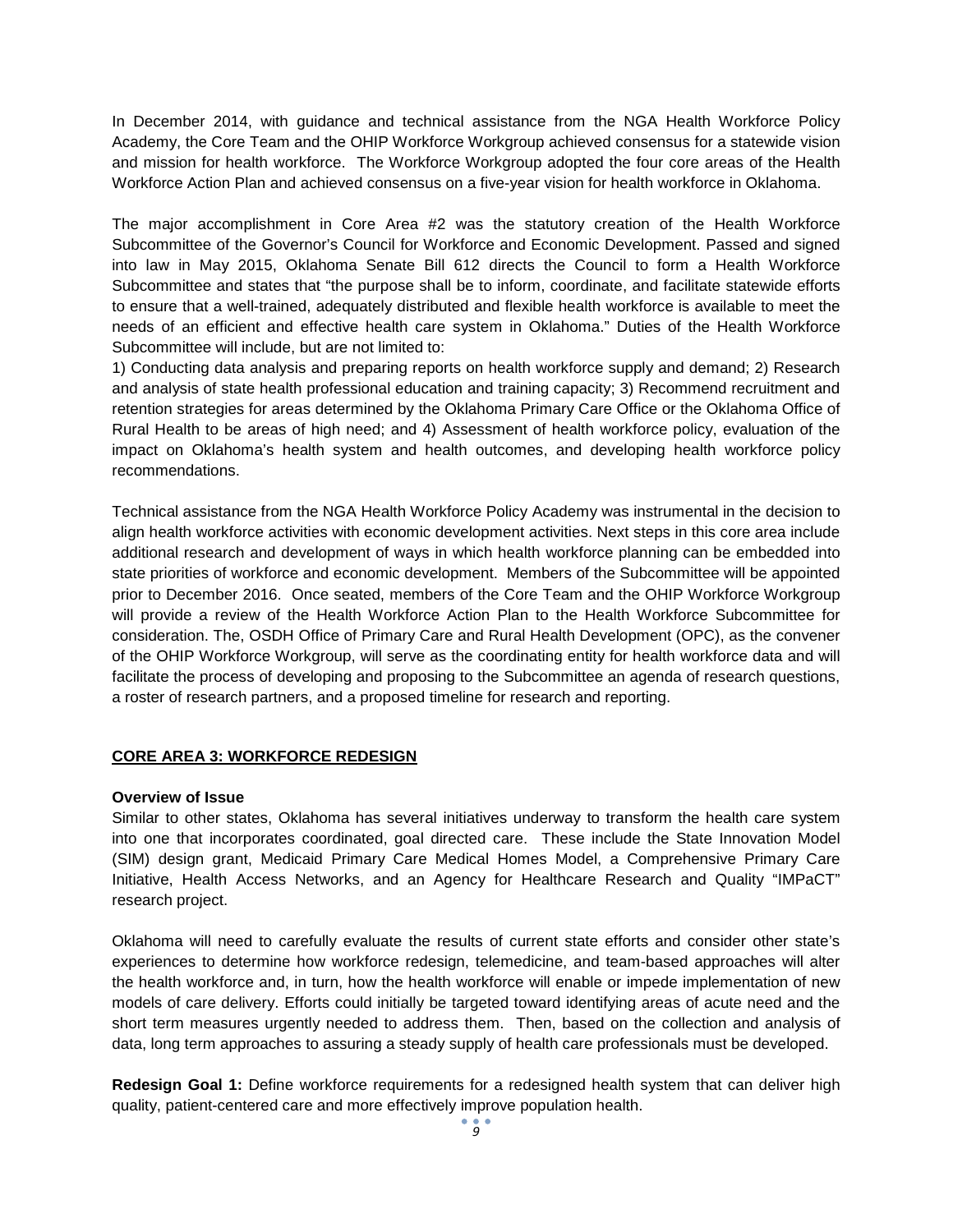**Strategy #1: Develop a health workforce plan for the OSIM design proposal which incorporates care coordination, encourages patient-centered care, and supports the needs of a value-based system of care**

#### **Action Steps**

- Conduct a comprehensive health workforce assessment that includes 1) an analysis of state health care providers and facilities, 2) a detailed report on available health workforce data and a gap analysis, and 3) an environmental scan with a health workforce policy prospectus
- Building on the strategic planning session and critical occupations list, define key competencies and roles for members of community health care teams in a redesigned health system
- Submit the health workforce plan to the Health Workforce Subcommittee of the Governor's Council for Workforce and Economic Development

**Redesign Goal 2:** By March 2016, develop a process to ensure that policy decisions regarding roles of existing and emerging health professionals reflect a balanced approach aimed at supporting a high performing and cost-effective health system.

**Strategy #1: Develop and recommend strategies to assess, evaluate, and thoughtfully address requirements for both physician and ancillary health providers to meet the demands of Oklahoma's newer and developing models of care delivery**

#### **Action Steps**

- Convene an inter-professional subgroup to conduct SOP research and develop initial recommendations for a collaborative, informed process to address SOP and also competencies for new and emerging health professions
- Produce research and analysis of Oklahoma Scope of Practice (SOP) regulations
- Produce assessment of barriers to health workforce flexibility and optimization, including those that prevent health care providers from fully utilizing training and competencies
- Develop issue brief and recommendations for the development of a process to examine SOP regulatory issues.

**Strategy #2: Recommend career pathways for new and emerging health professionals**

#### **Action Steps**

- Review and analyze findings from the OSIM workforce assessment to identify and recommend "top priority" new health professions
- Define positions and propose standard descriptions for new health professionals, focusing first on Community Health Workers and Care Coordinators
- Establish and adopt certification standards for identified "new professions"
- Develop policy, training and reimbursement recommendations that support new and emerging health professionals

**Redesign Goal 3:** Develop an evidence-based plan for optimizing telehealth capabilities.

# **Strategy #1: Develop a statewide telehealth plan for state health care innovation plan**

# **Action Steps**

- Convene rural telehealth subcommittee to examine and identify potential telehealth innovations to provide robust support for rural hospitals and health care providers
- Assess the current policy environment and potential barriers
- Conduct a feasibility assessment for implementing pilot telehealth public/private health education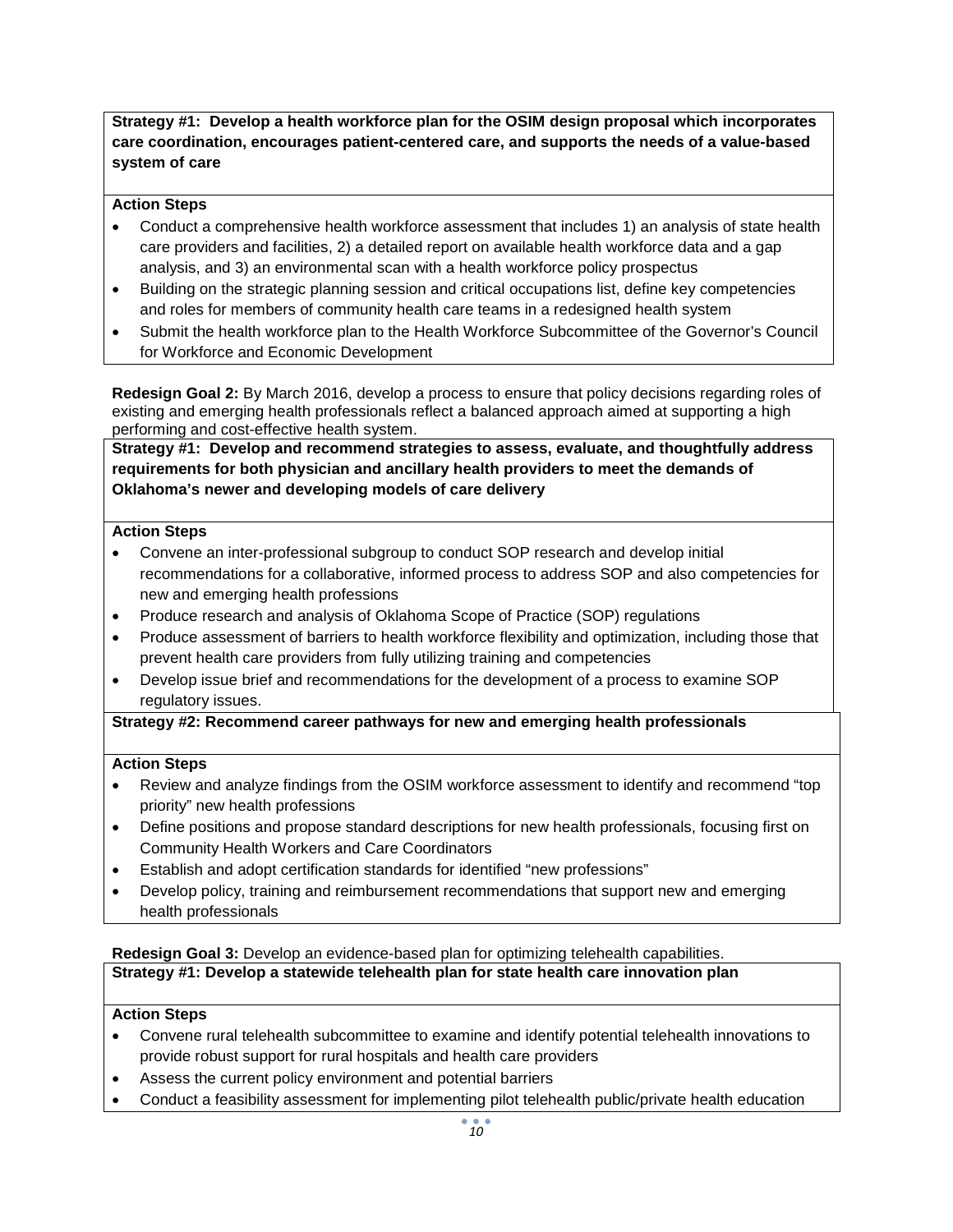programs for tobacco cessation, diabetes education, and other chronic disease management initiatives

• Develop policy and program recommendations

**Strategy #2:** Develop plan to utilize technology to increase statewide opportunities for training and professional development for health professionals on health transformation innovation, including practicing team-based, goal directed care, using EHR to advance population health, and incorporation of telemedicine.

#### **Action Steps**

- Conduct a statewide workforce training assessment and gap analysis
- Develop a plan to leverage existing initiatives to create learning networks, virtual communities of practice, and other evidence-based practices
- Develop a business plan to secure resources and sustain effort

#### **Preliminary Results**

The NGA Health Workforce Policy Academy created an avenue for genuine, interdisciplinary dialogue on the health workforce needs of the state. Over the eighteen months, health professionals from a broad range of disciplines, program administrators, health informatics specialists and other representatives of the health workforce offered their expertise and affirmed their commitment to refining their ability to work in teams focused on patient-centered care.

In December 2014, Oklahoma was awarded a State Innovation Model Design (SIM) grant from the Centers for Medicare and Medicaid Services. The approved proposal required the development a health workforce plan which incorporates care coordination and supports the transition to a value-based system of care. OHIP workforce workgroup members provided input for the development of a contract for a health workforce assessment which was subsequently awarded to the Oklahoma State University, Center for Health Sciences, Office of Rural Health. The completed components of the assessment include an analysis of state healthcare providers and facilities, a baseline assessment of the health workforce landscape, a gap analysis of data sets, a health workforce environmental scan, and a report of new and emerging trends in the health workforce. Additional components of the assessment include a workforce policy prospectus and a combined assessment.

In September 2015, more than forty stakeholders participated in a strategic planning session to develop recommendations for the transition to team-based care. Consensus was not achieved on the optimal composition of health care teams; however, the dialogue highlighted the need for increased provider education and produced recommendations to develop a statewide support network to assist in the implementation of a value-based health system. Evidence-based strategies for this endeavor will be explored and recommendations will be submitted to the Health Workforce Subcommittee.

It is clear, based on dialogue throughout this process that "Workforce Redesign" is already occurring. Aligning workforce redesign efforts with OHIP health system transformation and Oklahoma's workforce development initiatives has provided the opportunity to explore strategies to train and ensure an adequate supply of health professions that can more effectively work together. Similar to other states, the issue of scope of practice proved to be challenging. The policy academy core team determined the need for a formal process for careful, thoughtful evaluation of scope of practice issues. Additional work in this area will continue throughout 2016 and beyond.

Next steps in this core area will be to further develop and formalize a health workforce plan that contains strategies to identify demand and address supply gaps for new and emerging health professionals. This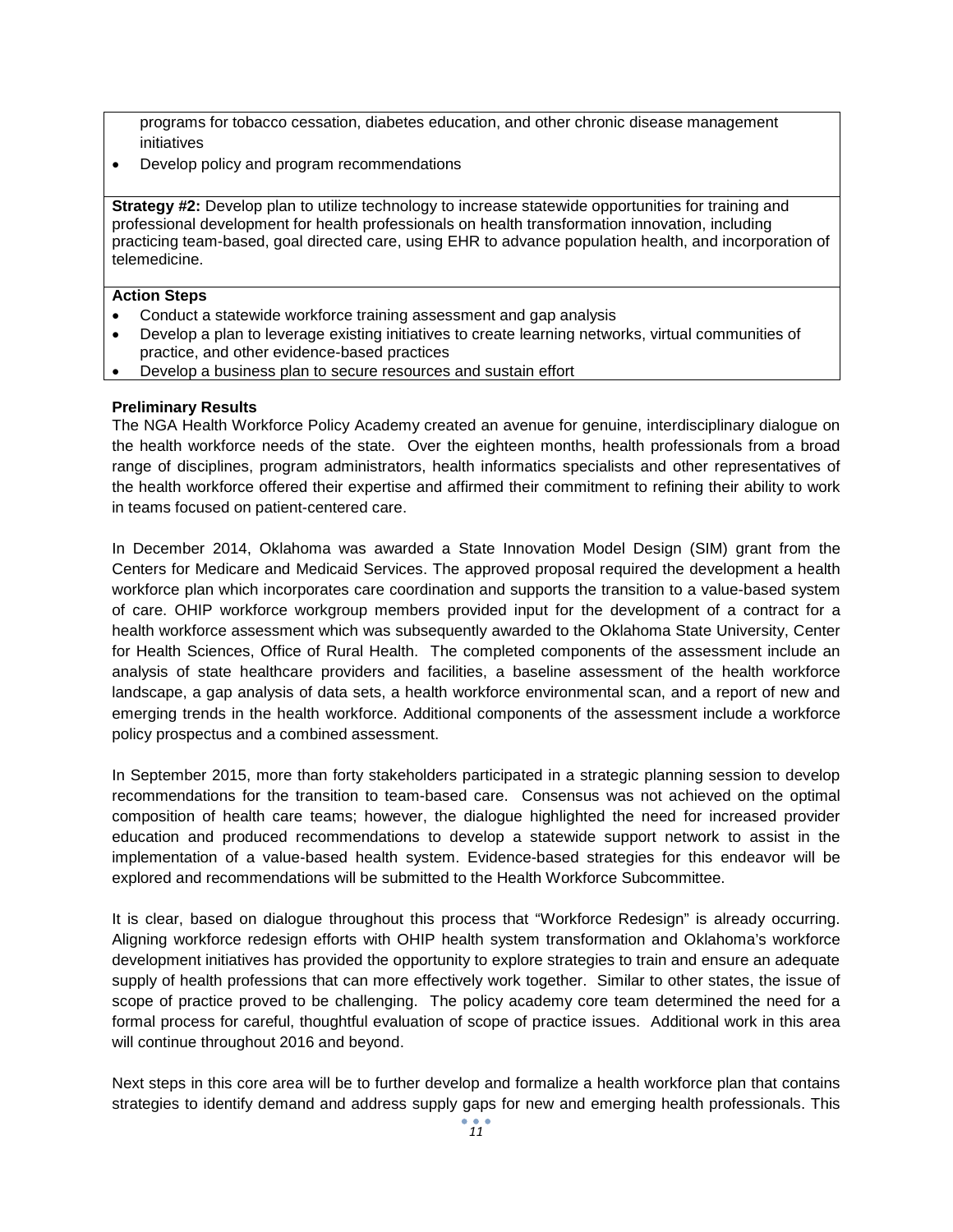plan will be submitted to the newly-created Health Workforce Subcommittee for consideration. Additionally, plans include facilitating partnerships with private and public sector health organizations and Tribal nations to develop and secure resources for an innovative, statewide telehealth plan.

# **CORE AREA 4: PIPELINE, RECRUITMENT, AND RETENTION**

# **Overview of Issue**

In 2014, the United Health Foundation ranked access to care in Oklahoma as  $46<sup>th</sup>$  out of 51 states. Although improvements have been achieved, a national shortage of primary care physicians could reverse this new trend. Oklahoma will need to identify and overcome barriers to creating effective and adequate health professional pipelines aligned with a redesigned health care system, pursue evidencebased strategies for recruitment and retention of health care professionals, and develop new programs and secure adequate funding for health professional education and training.

Federal and state funding for Graduate Medical Education (GME) is under close scrutiny as changes in the health care system demand higher levels of transparency and accountability for meeting the needs of a transformed health system which places greater emphasis on primary and preventive care. Community-based residency programs are showing much promise, however no source of sustainable funding exists at this time. Oklahoma's challenge will be to facilitate collaboration between the state's two major academic medical centers so that the unique roles of each are leveraged to train, recruit and retain a supply of physicians that meets the diverse needs of Oklahoma's health system.

**R&R Goal 1:** Achieve collaboration and consensus on education, training, and professional development strategies.

**Strategy #1: Establish a statewide Graduate Medical Education (GME) Committee to develop recommendations for strategies to address the supply and distribution of well-trained physicians**

#### **Action Steps**

- Formalize objectives, format, parameters, and membership recommendations for GME Committee
- Develop a state GME plan to address physician shortages which includes the development of a statewide GME report, sustainability of current state GME initiatives, and identification of areas for statewide collaboration between academic medical centers, the Physician Manpower Training Commission, State Chamber of Commerce, and other stakeholders

**Strategy #2: Establish a subcommittee of the OHIP Workforce Workgroup to develop recommendations for strategies to address the training, recruitment and retention of nurses, physician assistants, and other ancillary health care providers.** 

#### **Action Steps**

- Develop objectives, format, parameters, and recommendations for membership
- Develop a state plan to address provider shortages and integrate inter-professional education, recruitment, and retention strategies

**R&R Goal 2:** Implement evidence-based initiatives for training, recruitment and retention strategies in areas identified as geographical or specialty "high need."

**Strategy #1: Assess and improve the distribution and accessibility of training and professional development programs**